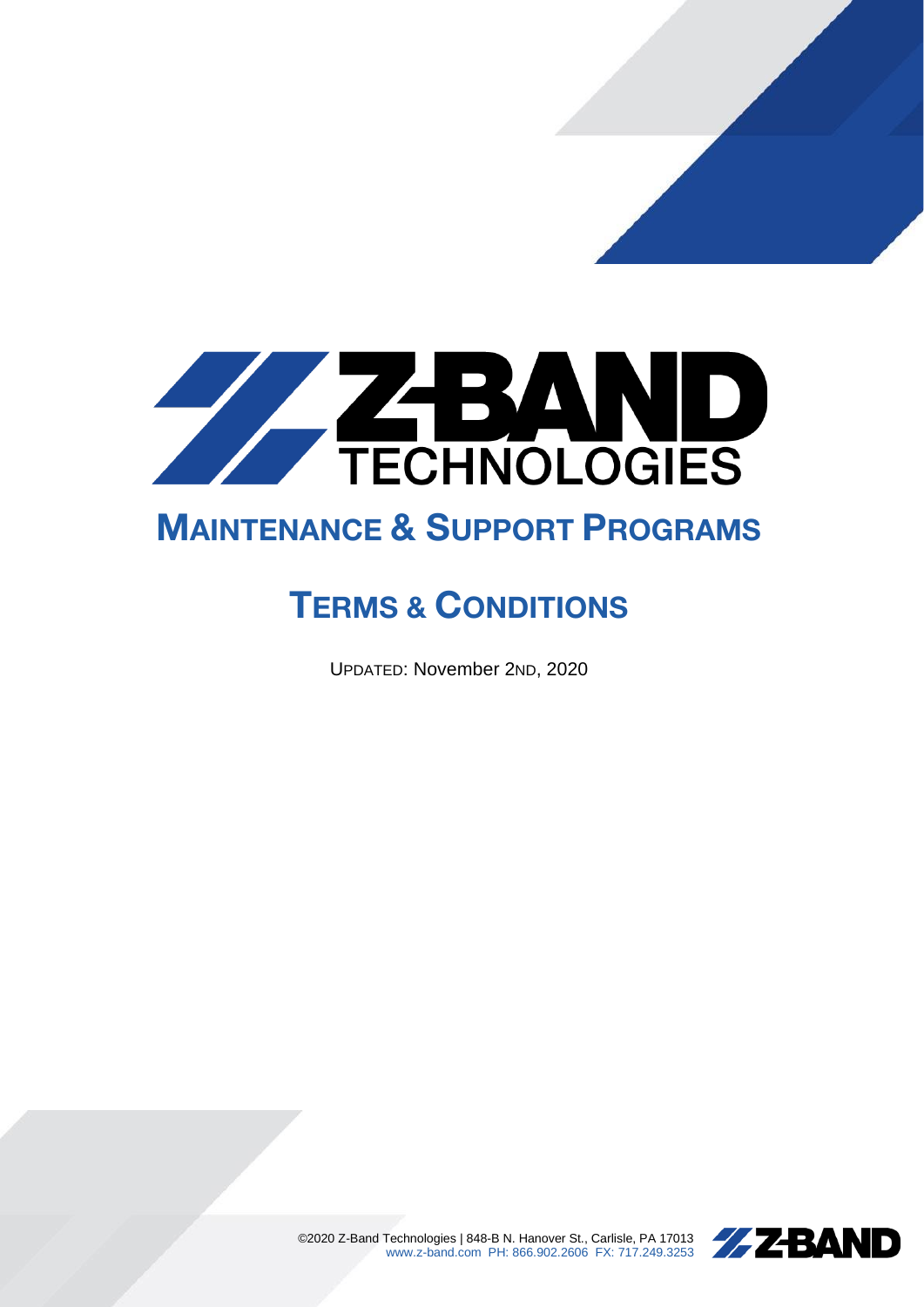## 1. Definitions

- 1.1 **Z-Band Brands:** Means Product Brands and/or Product Families of the Company Z-Band Technologies.
- 1.2 Covered Products: Covered Products shall mean products that were purchased by the Customer directly from Z-BAND and that are listed on Exhibit C.
- 1.3 Customer: Shall mean the end-user operating the Covered Products as identified on the first page of this Agreement.
- 1.4 Customer Address: Shall mean the address listed on the first page of this Agreement.
- 1.5 Covered Products Price: The aggregate of the purchase prices paid by the Customer to purchase the Covered Products.
- 1.6 Service Program Price Rate: Calculated as an annual charge of a percentage of the Covered Products Price. For the Platinum Service Program twenty percent (20%), for Gold Service Program fourteen percent (14%), for the Silver Service Program ten percent (10%) per year, before any multi-year discount (where applicable). See Appendix-A for more information.
- 1.7 Service Program Level: Silver, Gold and Platinum, as above.
- 1.8 Service Program Start Date: The date that appears on the cover page. Start Date shall be the day covered Products were shipped by Z-BAND.
- 1.9 Service Program End Date: Twelve (12) calendar months after the Service Program Start Date.
- 1.10 Service Program Renewal Price Rate: Renewal of a Service Program is calculated as an annual charge of a percentage of the Covered Products Price as detailed in section 1.6 of this Agreement.
- 1.11 Services: The services described in Exhibit A.

## 2. Service Term

Z-BAND has agreed to provide the Services for the Covered Products for a period of one year, commencing on the Program Start Date (the "Service Term"). Customer may purchase in advance multiple one-year periods.

The Service Term will renew for an additional term after receiving a purchase order from the Customer.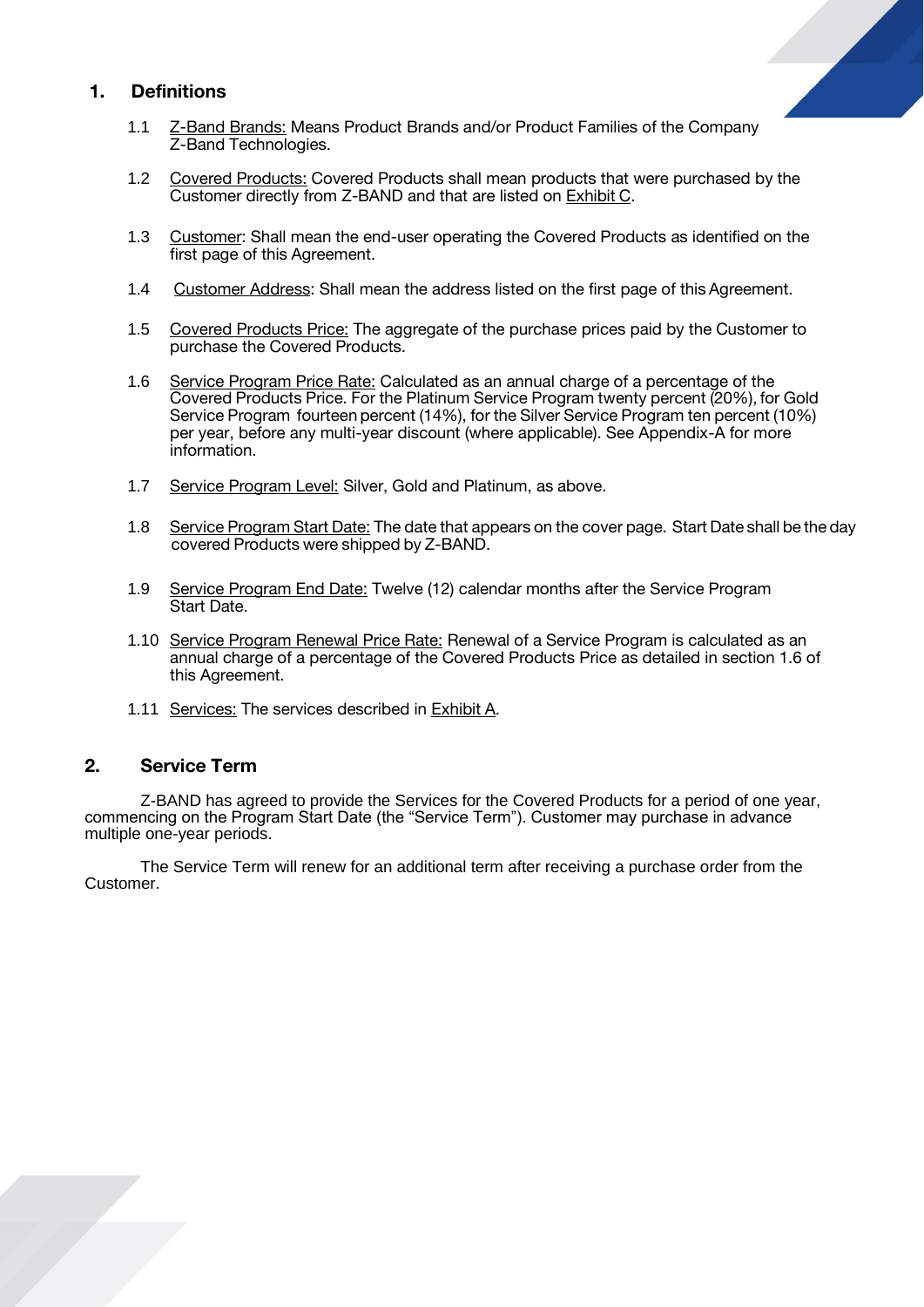# 3. Service Program Fee

At the beginning of the Service Term and at the beginning of each annual renewal thereof, the Customer shall pay the Annual Service Program Fee in the amount set forth on the cover page. The Annual Service Program Fee shall be equal to the Covered Products Price multiplied by the applicable Service Program Price Rate.

Upon each Renewal (hereinafter defined), the Covered Products Price shall, subject to Section 4, be adjusted to reflect (a) any Additional Product that was purchased in the preceding year, that is being added to the Renewal contract, and (b) any Deleted Product (hereinafter defined) for which Z-BAND no longer provides Services.

The paid Annual Service Program Fee is not refundable. Customers may not be able to use paid Annual Service Program Fee towards purchasing any other products or services from Z-BAND.

## 4. Additions and Deletions to Covered Products

4.1 Additional Products Purchased from Z-BAND or Z-BAND Brands. If a new product is purchased from Z-BAND after the Program Start Date (an "Additional Product") and Z-BAND agrees to provide the Services for the Additional Product, then Z-BAND shall add the Additional Product to the list of Covered Products on **Exhibit C** and the Customer shall pay an additional fee to Z-BAND for providing the Services for the Additional Product (the "Additional Fee").

The Additional Fee shall be equal to the purchase price of the Additional Product multiplied by the applicable Service Program Price Rate pro-rated on a monthly basis for each month remaining in the Service Term as of the date of the Customer's purchase of the Additional Product. For the removal of doubt, the Customer shall not have the right to decline the Services for the Additional Product and shall be obligated to pay the Additional Fee provided that Z-BAND is prepared to provide the Services for the Additional Product.

4.2 Covered Products for which Services are No Longer Provided. If Z-BAND determines in its sole discretion that it can no longer provide the Services for a Covered Product, Z-BAND shall provide at least fifteen (15) days advanced notice to the Customer and may then remove such Covered Product (the "Deleted Product") from the list of Covered Products on Exhibit C. TheAnnual Service Fee for period following the removal of the Deleted Product shall be reduced by an amount equal to portion of the Annual Service Fee that was attributed to the Deleted Product.

4.3 Lapse in Service. In a case of service request for equipment associated with an expired contract, renewal contract and payment will be required. The renewed contract shall start the day after the expired contract had ended. A penalty of 25% of the previous contract price shall be applied to the costs of the new contract.

## 5. Withholding of Services by Z-BAND

If (a) the Customer fails to pay the Additional Fee, within thirty (30) days of purchasing the Additional Product or (b) the Customer is more than 15 Days behind in payments owed to Z-BAND for any Z-BAND product or service, then Z-BAND shall have the right to withhold the Services as set forth in Section 5 until the Additional Fee is paid.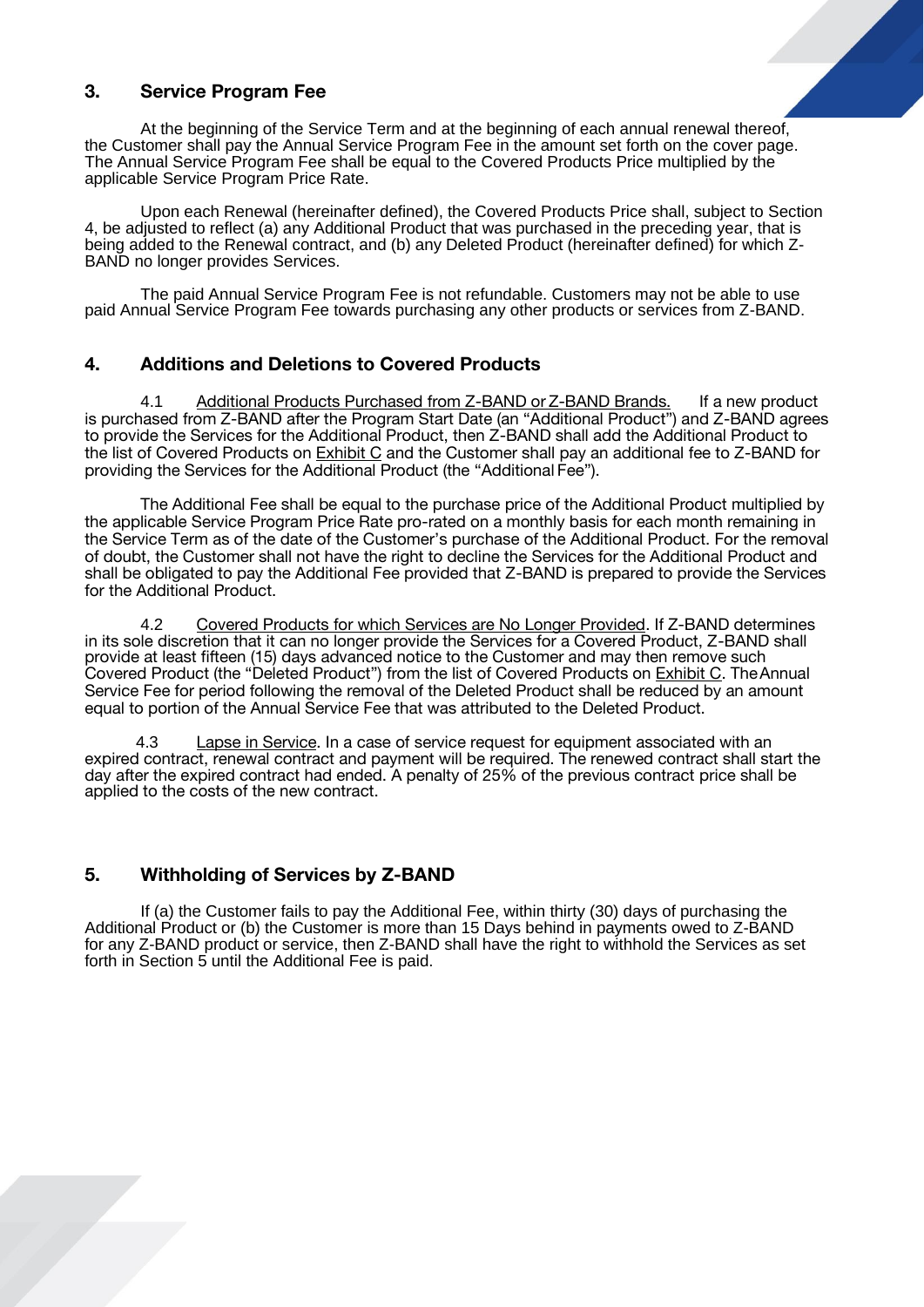## 6. Terms of Payment

6.1 The Customer shall pay the full-Service Program Fee within thirty (30) days from Service Program Start Date unless otherwise stated in a multi-year contract. All payments shall be in the currency quoted byZ-BAND.

6.2 The Service Program Fee shall be paid in full, with no deductions in respect of any counterclaims from the Customer, and the Customer shall pay the Service Program Fee when due regardless of any delays in the provision of the Services.

6.3 If payment of the Service Program Fee or any other sum is not made within the agreed terms or if the Customer shall become bankrupt, enter into liquidation or has a receiver appointed, then, in addition to any other rights that Z-BAND may have, all sums outstanding shall become payable immediately and Z-BAND shall have the following rights: a) to charge interest at the rate of one and one-half percent (1 1/2%) per month or the maximum rate permitted by law, whichever is lower, b) to terminate the Service Program, without prejudice to any otherremedy.

## 7. Force Majeure

Z-BAND will not be responsible for any loss or damage resulting from delay or failure to perform any of its contractual obligations as a result of causes reasonably beyond its control ("Force Majeure"). In the event of a Force Majeure, Z-BAND will be excused from performance during the existence of the Force Majeure and the date of performance shall be extended for a period of time equal to the impact of the delay on the schedule. When a Force Majeure occurs, Z-BAND will attempt to mitigate the effect of the Force Majeure as much as possible.

## 8. Limitation of Liability

UNDER NO CIRCUMSTANCES SHALL Z-BAND BE LIABLE FOR INCIDENTAL, INDIRECT, SPECIAL OR CONSEQUENTIAL DAMAGES (HOWEVER ARISING), INCLUDING, BUT NOT LIMITED TO, LOSS OF PROFIT, LOSS OF USE, LOSS OF REVENUE OR DAMAGES TO BUSINESS OR REPUTATION ARISING FROM THE PERFORMANCE OR NON-PERFORMANCE OF ANY ASPECT OF THIS AGREEMENT WHETHER OR NOT Z-BAND HAVE BEEN MADE AWARE OF THE POSSIBILITY OF SUCH LOSS.

#### 9. Assignment

Z-BAND's obligations under the Service Programs are personal to the Customer and Z-BAND shall not be obligated to provide the Services to anyone other than the Customer or the Reseller listed at the front of this document on behalf of the Customer. Any assignment of this Service Program from the Customer to another party will not be recognized by Z-BAND.

## 10. Breach, Remedies

Z-BAND reserves the right to declare all sums immediately due and payable and to cancel any Services, without liability to Customer, in the event that Customer is in breach of a material obligation hereunder. If Customer is in breach, Customer shall remain liable for all unpaid sums and reimburse Z-BAND for all damages suffered or incurred by Z-BAND as a result of Customer's breach. The remedies provided herein will be in addition to all other legal means and remedies available to Z- BAND.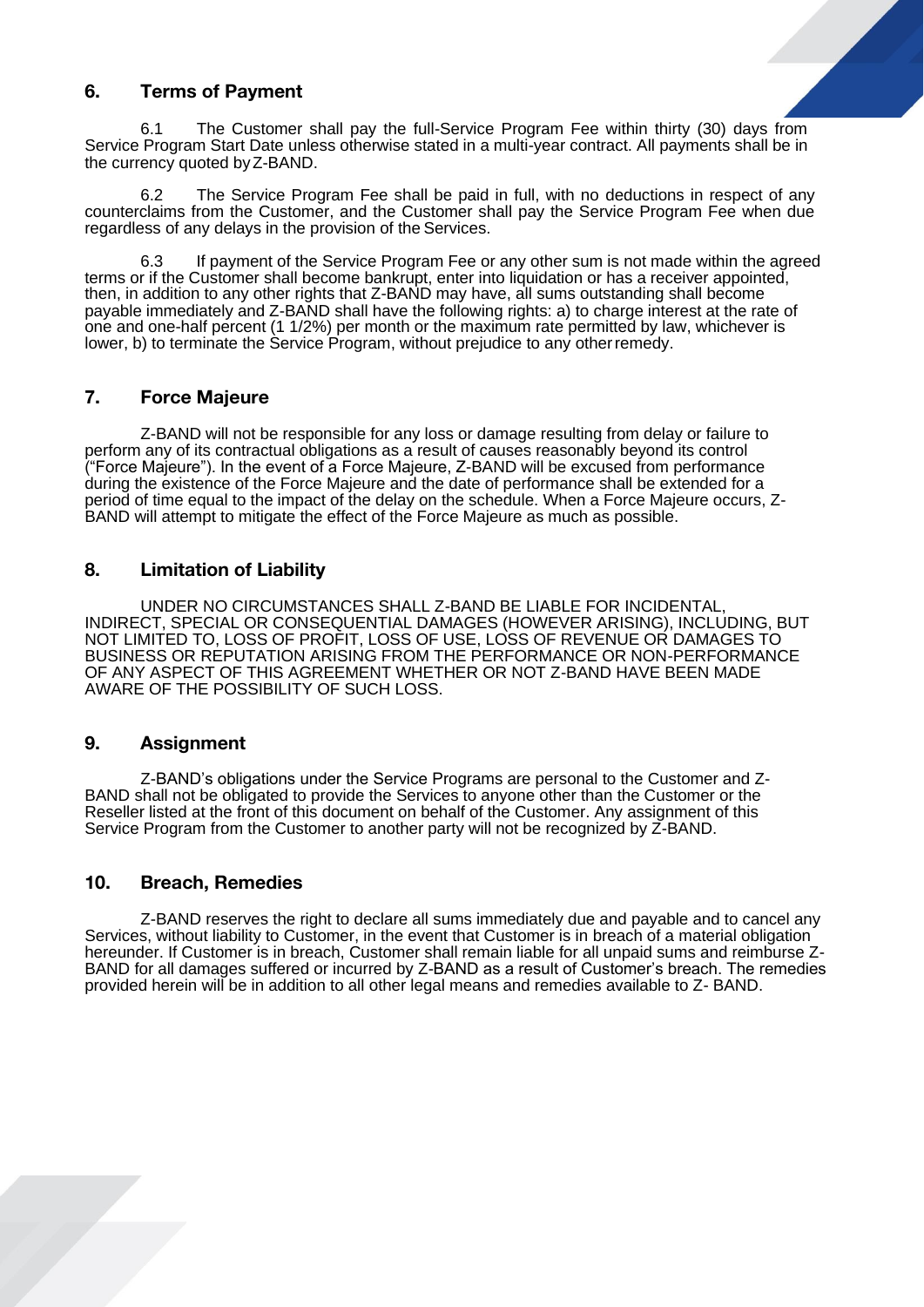

## 1. *Repair Service*

For all Programs: Silver, Gold and Platinum Program, Z-BAND will provide the "Repair Service" referenced in the Repair and Advanced Replacement Services Rider attached as Exhibit B.

## 2. *Critical Security Updates*

Z-BAND strives to ensure its products meet the highest cybersecurity and IT standards. Products covered under an active Silver, Gold and Platinum Program are entitled to receive software releases that address critical security vulnerabilities and so-called "hot fixes" that Z-BAND shall generate from time to time. For Standard Warranty customers this benefit is available during the first ninety (90) days after the product/s was/were shipped from the Z-BAND warehouse. Security Updates may not include software releases that are enhancements to existing functions or updated that provide new capabilities.

## 3. *Minor Software / Firmware Upgrades*

Software and Firmware releases that provide incremental enhancements to the product as well as general maintenance software/firmware that addresses known limitations. Access to these updates is provided at no charge to Platinum and Gold Program Customers and at discounted rates to Silver and Bronze customers. Typically, these updates are referred to by Z-BAND as updates within the same branch of code installed on your product.

## 4. *Major Software / Firmware Upgrades*

Software and Firmware releases that provide major new capabilities and/or major technology enhancements and/or performance enhancements. Major releases are issued by Z-BAND several times per year per product family in accordance to Z-BAND's roadmap as well as when customer-driven features are prioritized into the workplan. Access to these updates is provided at no charge to Platinum Customers and at discounted rates to Gold, Silver customers. Typically, these updates are referred to by Z-BAND as updates to a new branch of code compared to the one installed on your product.

## 5. *Advanced Replacement Service*

For the Gold and the Platinum Program, Z-BAND shall offer the "Advanced Replacement Service" referenced in Exhibit B.

## 6. *Phone Support*

Z-BAND standard phone support hours for eligible customers are 9AM-8PM Eastern Standard Time Monday through Friday. Platinum and Gold Customers are entitled to access the

Z-BAND support hotline and get connected with a Z-BAND support engineer to address any emergency / service interruption. Hotline service response time is detailed in the Services table below.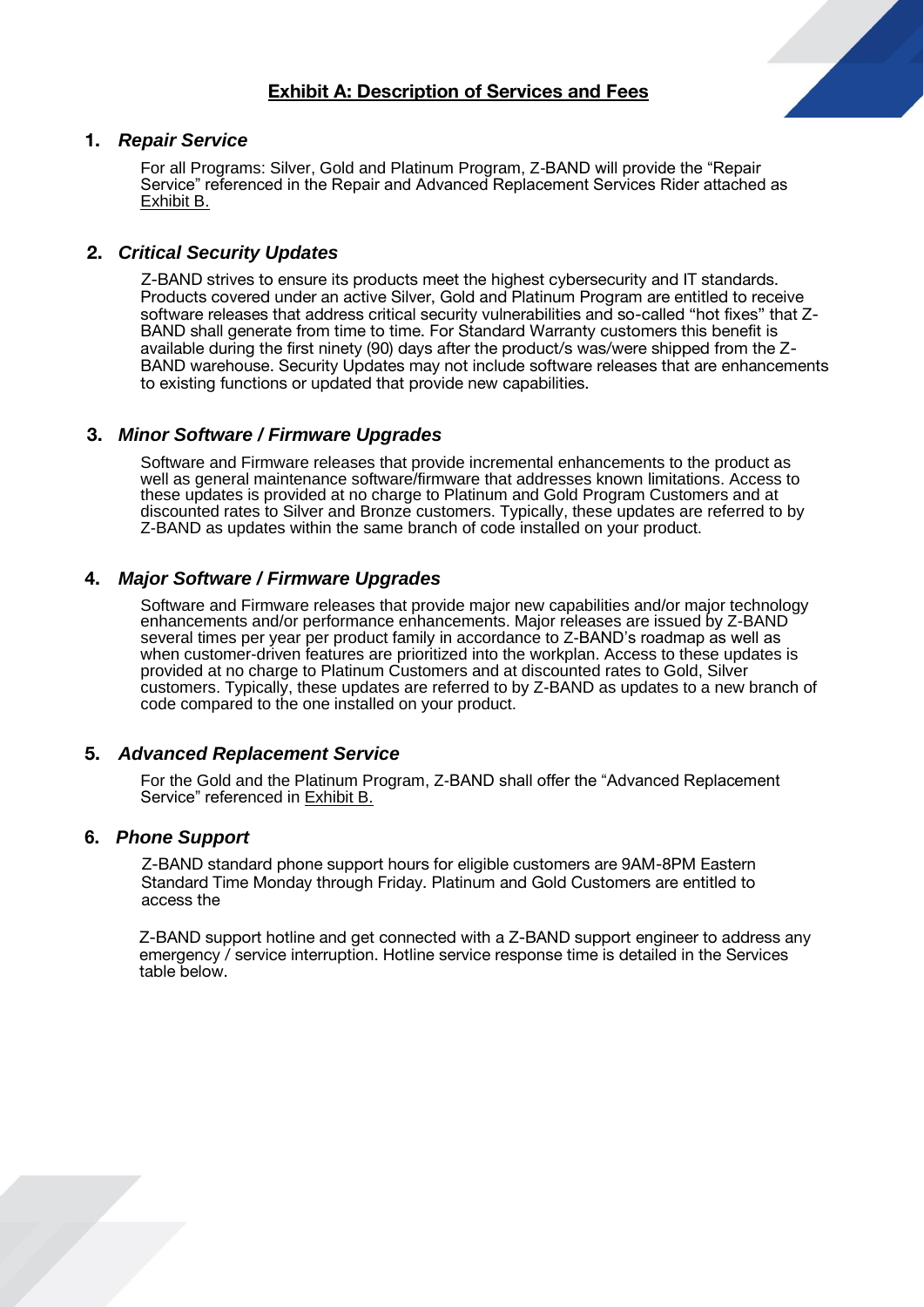

# 7. *On-Site Engineering Support*

Z-BAND offers on-site engineering support services in the case of service interruption or hardware failure that cannot be resolved using the online and/or phone support services. Available for Covered Products only.

## 8. *Excluded Services*

Z-BAND shall not be obligated to provide Services that are required by any of the following: i) unauthorized modification, repairs or attempted maintenance of a Covered Product by anyone other than Z-BAND or its authorized agents; ii) failure of hardware or software not covered herein; iii) negligence, accident, or abuse, operator error, or use of the Covered Product in any manner in violation of an applicable license.

# 9. *Online / Remote Diagnostics and Engineering Support*

The Customer shall provide Z-BAND with "Remote Access" to the Customer's computer systems and/or Z-BAND product so that Z-BAND may run remote diagnostic programs to identify equipment problems. As part of Z-BAND's diagnostics, Z-BAND may download the status and health log files of the computer system in order to assist with the resolution of problems. Prior to establishing a connection with the Customer's system via Remote Access, Z-BAND will first obtain permission from the Customer in the manner agreed upon by Z-BAND and the Customer.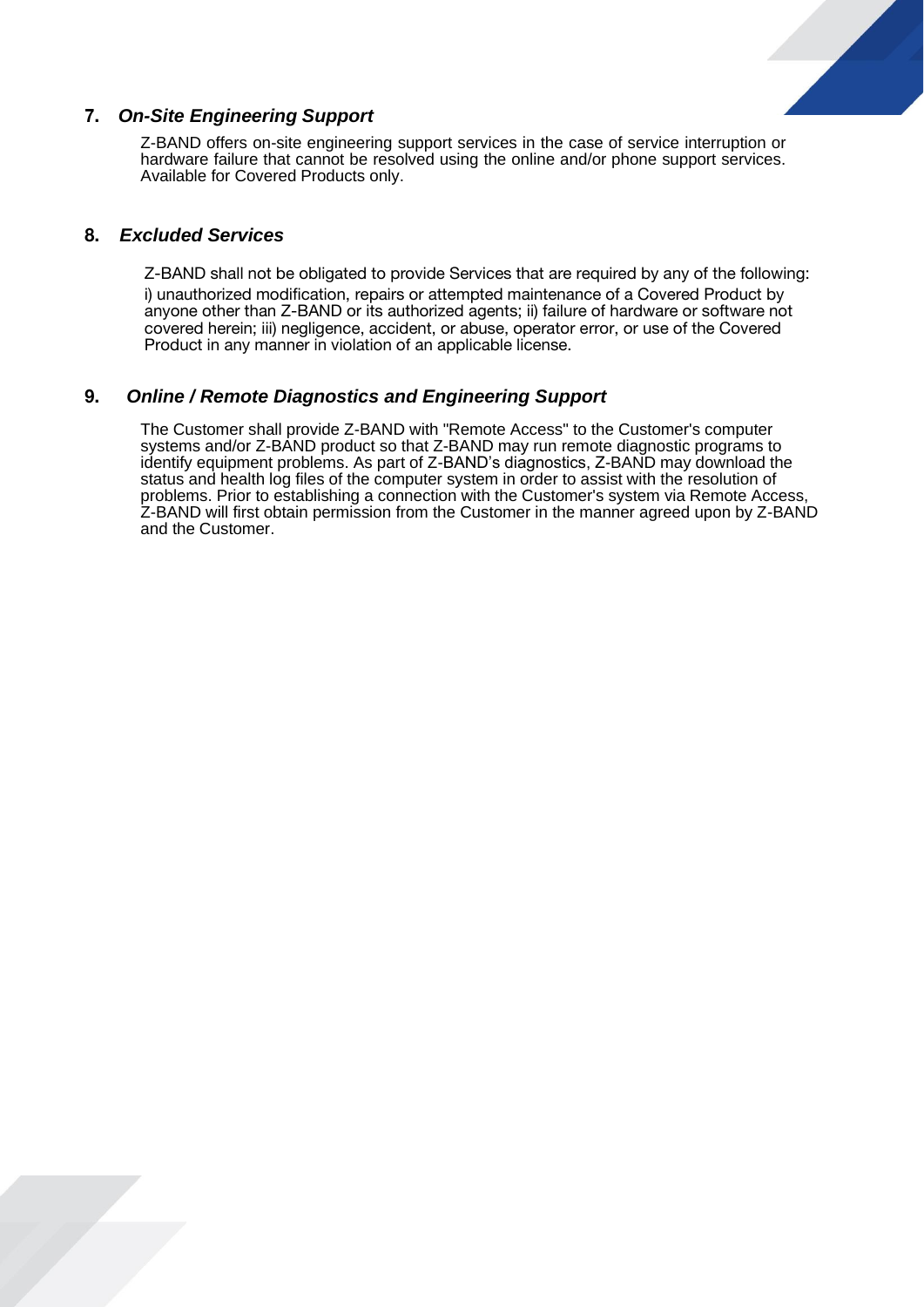The Services are summarized in the chart below and in the descriptions that follow.

| <b>Service / Program</b>                                              | <b>Standard</b><br><b>Warranty</b> | <b>Silver Program</b>             | <b>Gold Program</b>                     | <b>Platinum</b><br>Program             |
|-----------------------------------------------------------------------|------------------------------------|-----------------------------------|-----------------------------------------|----------------------------------------|
| <b>Hardware Repair</b>                                                | First year only                    | $\checkmark$                      | $\checkmark$                            | $\checkmark$                           |
| Advanced<br>Replacements                                              |                                    |                                   | Ships within 48<br>hours                | Ships within 24<br>hours               |
| <b>Critical Security</b><br><b>Updates</b>                            | 90 days                            | $\checkmark$                      | $\checkmark$                            | $\checkmark$                           |
| Minor Software /<br><b>Firmware Updates</b>                           |                                    | 45% discount                      | $\checkmark$                            | $\checkmark$                           |
| Major Software /<br><b>Firmware Updates</b>                           |                                    | 45% discount                      | 65% discount                            | $\checkmark$                           |
| Support Inquiries via<br>Phone                                        |                                    | 9am-5pm<br>Mon-Fri                | 24/7/365<br>12-hour hotline<br>response | 24/7/365<br>8-hour hotline<br>response |
| Support Inquiries via<br><b>Helpdesk</b>                              | Response within 4<br>business days | Response within 1<br>business day | Response within<br>24 hours             | Response within<br>24 hours            |
| <b>Online Remote</b><br>Diagnostics and<br><b>Engineering Support</b> |                                    | $\checkmark$                      | $\checkmark$                            | $\checkmark$                           |
| <b>On-Site Engineering</b><br>Support Fees (per day)                  |                                    | $30\%$ discount +<br>T&E          | 50% discount +<br>T&E                   | $70\%$ discount +<br>T&E               |

The Fees are summarized in the chart below and in the descriptions that follow.

| <b>Service / Program</b>                                               | <b>Standard</b><br><b>Warranty</b>      | <b>Silver Program</b>                | <b>Gold Program</b>                  | <b>Platinum</b><br>Program           |
|------------------------------------------------------------------------|-----------------------------------------|--------------------------------------|--------------------------------------|--------------------------------------|
| <b>Annual Program Rate</b>                                             | First year included<br>in product price | 10%                                  | 14%                                  | 20%                                  |
| 3-year Multi Year<br>Purchase Discount**                               |                                         | 5% of Annual<br>Program Rate         | 5% of Annual<br>Program Rate         | 5% of Annual<br>Program Rate         |
| 5-year Multi Year<br>Purchase Discount**                               |                                         | 10% of Annual<br><b>Program Rate</b> | 10% of Annual<br><b>Program Rate</b> | 10% of Annual<br><b>Program Rate</b> |
| <b>On-Site Engineering</b><br>Support Fees (per day,<br>excluding T&E) |                                         | \$2,100                              | \$1,500                              | \$900                                |

*\*\* Requires a blanket purchase order for the payment of the multi-year period.*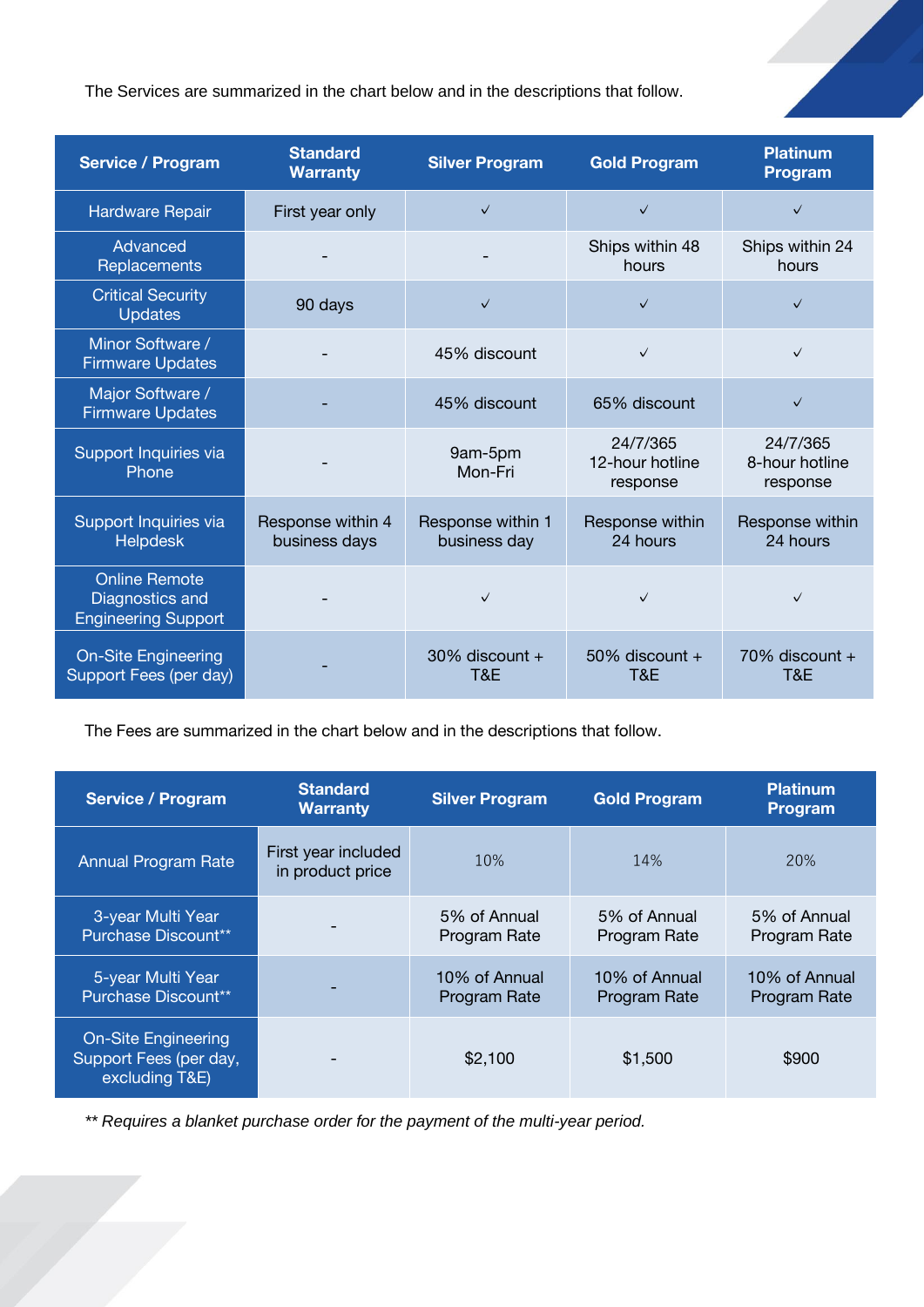## Exhibit B: Repair and Advanced Replacement Services Rider

## A. DEFINITIONS

For the purposes of this Exhibit B, the following terms shall have these respective meanings:

#### *"Product"*

A Covered Product under a Z-BAND Service Program

#### *"Third Party Products"*

A Product that which is not Z-BAND's software or hardware product.

*"Seller"*

## Z-BAND

#### *"Seller's Address"*

Shall mean the local Z-BAND office from which you purchased your Product.

# *"Customer"*

Shall mean a party who has purchased a Product from the Seller as a so-called "enduser" and without the express intent to resell or distribute the Product.

#### *"RMA Approval"*

Shall mean the issue of an RMA number by the Seller via the Helpdesk in confirmation of the Return Material Authorization

#### *"Defective Product"*

Shall mean a Product for which the Seller has provided RMA Approval to the Customer.

#### *"Repaired Product"*

Shall mean a repaired Defective Product.

#### *"Replacement Product"*

Shall mean a Product provided to the Customer in exchange for a Defective Product. The Replacement Product shall be of the same type and of a compatible version as the Defective Product that fully complies with the functional specifications of the Seller.

#### *"Date of Customer Purchase"*

Shall mean the date that appears on the invoice shipped with the Product to the Customer.

#### *Repair Service"*

Shall mean the repair or replacement of a Defective Product by the Seller after receipt by the Seller of the Defective Product.

## *"Advanced Replacement Service"*

Shall mean the replacement of a Defective Product by the Seller in advance of receipt by the Seller of the Defective Product.

#### *"Effective Date"*

Shall mean the Date of the Service Program Start Date of an applicable Z-BAND Service Program.

#### *"Repair Service Period"*

Shall mean the Service Term of a Platinum Level, Gold Level, Silver or Level Z-BAND Service Program.

#### *"Advanced Replacement Service Period" or "DOA Period"*

Shall mean the Service Term of a Platinum or Gold Level Z-BAND Service Program.

#### *"Out of Warranty Charge"*

Shall mean the price listed for a product as "Out of Warranty Charge" in the Warranty Section of the Seller's most recently issued CPL.

## *"Seller Helpdesk"*

Seller's online Support at support.z-band.com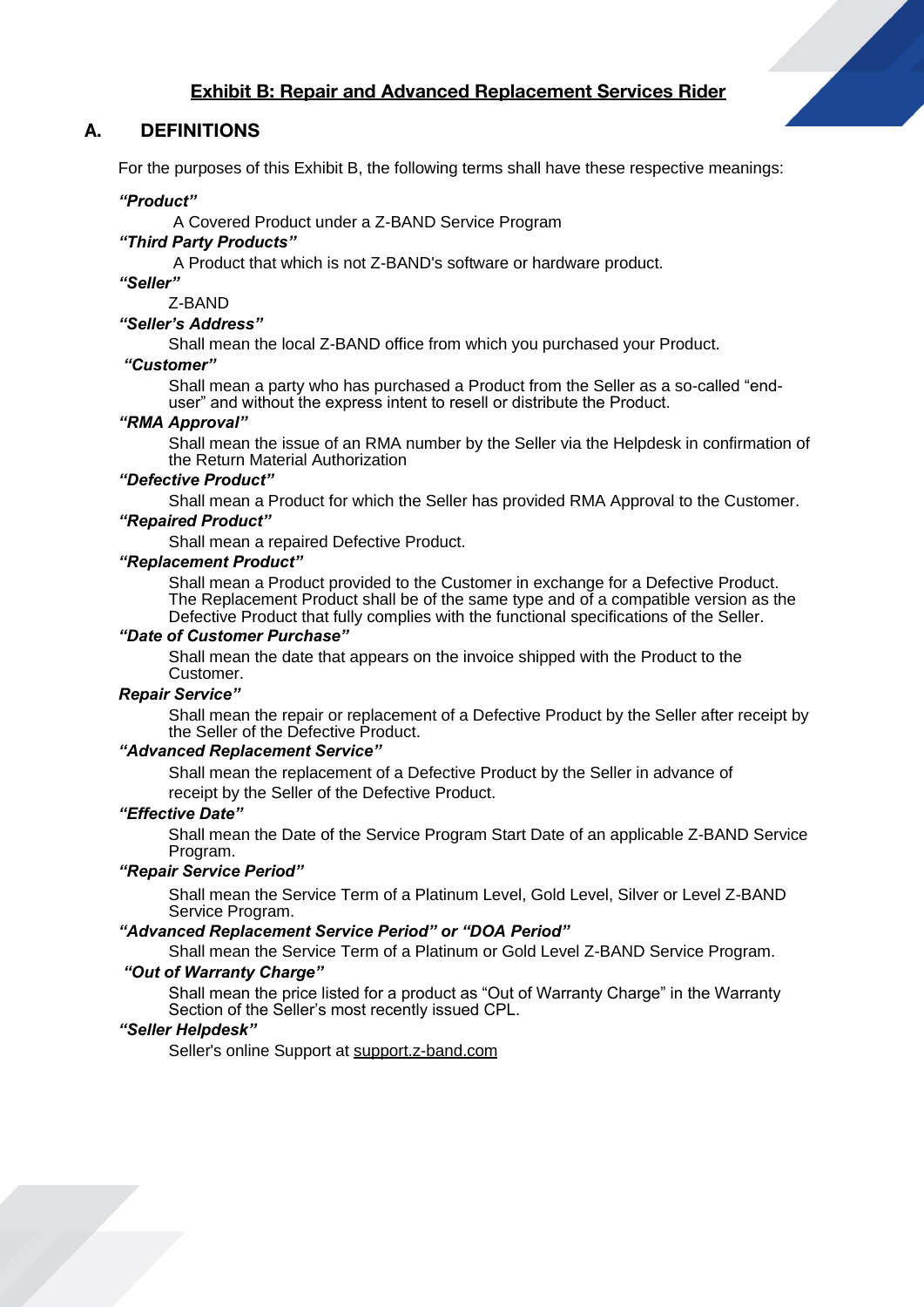# B. SERVICES

## **1.** Services Provided

- 1.1 During the Repair Service Period, the Seller shall provide the Customer with Repair Service, as described in Section 3 below.
- 1.2 During the Advanced Replacement Service Period, the Seller shall provide the Customer with Advanced Replacement Service, as described in Section 5 below.

## **2.** Exclusions

- 2.1 This Repair and Advance Replacement Services Rider does not provide coverage for:
	- (a) Loss or damage caused by fire, theft, disappearance, misplacement, reckless, abusive, willful or intentional conduct, computer viruses or damage or loss caused during shipment;
	- (b) A Product that has been subject to any abnormal electrical, mechanical, or environmental abuse, or shows signs of modification by an unauthorized person;
	- (c) A Product with altered, modified, or removed serial numbers or a broken Warranty Void seal;
	- (d) Damage resulting from the use of the Product in a manner for which it was not intended;
	- (e) Equipment or components that were not included in the Product as originally sold by the Seller and;
	- (f) Cosmetic damage, minor imperfections within design specifications and/or other damage that does not affect functionality;
	- (g) Z-BAND may, at its sole discretion, exclude from coverage any third-partyhardware.
- 2.2 The Products which are not Z-BAND Software or Hardware Products are warrantied, to the extent expressly provided in the warranty agreements or software agreements accompanying such hardware or software.

## **3.** Repair Service

- 3.1 The Repair Service obligates the Seller to repair or replace a Defective Product once the Defective Product has been delivered to the Seller. The Customer may request Repair Service for a Product that a Customer believes is defective by submitting an "RMA Request" with the Seller Helpdesk.
- 3.2 After reviewing the RMA Request, the Seller will make a preliminary decision, at its sole discretion, whether the Product is defective and, if so, whether the Product can be repaired remotely (for instance, but not limited to, updating the software or firmware), or whether the Product must be returned to the Seller for repair.
- 3.3 If the Seller determines that the Product must be returned for repair and has received the RMA Request during the Repair Service Period, the Seller shall promptly issue an RMA Approval to the Customer. Once the Customer receives the RMA Approval, the Customer may ship the Defective Product to the Seller for repair within 30 days of the Customer's receipt of the RMA Approval. The Customer's shipment must include a printout of the RMA Approval from the Helpdesk.
- 3.4 The Seller shall examine the Defective Product to confirm that it is eligible for Repair Service. If the Seller reasonably determines that Section 2 excludes the Defective Product from the Repair Service, the Seller shall either (a) return the Defective Product to the Customer or (b) repair the Defective Product and charge the Customer the "Out of Warranty Charge" for the Product.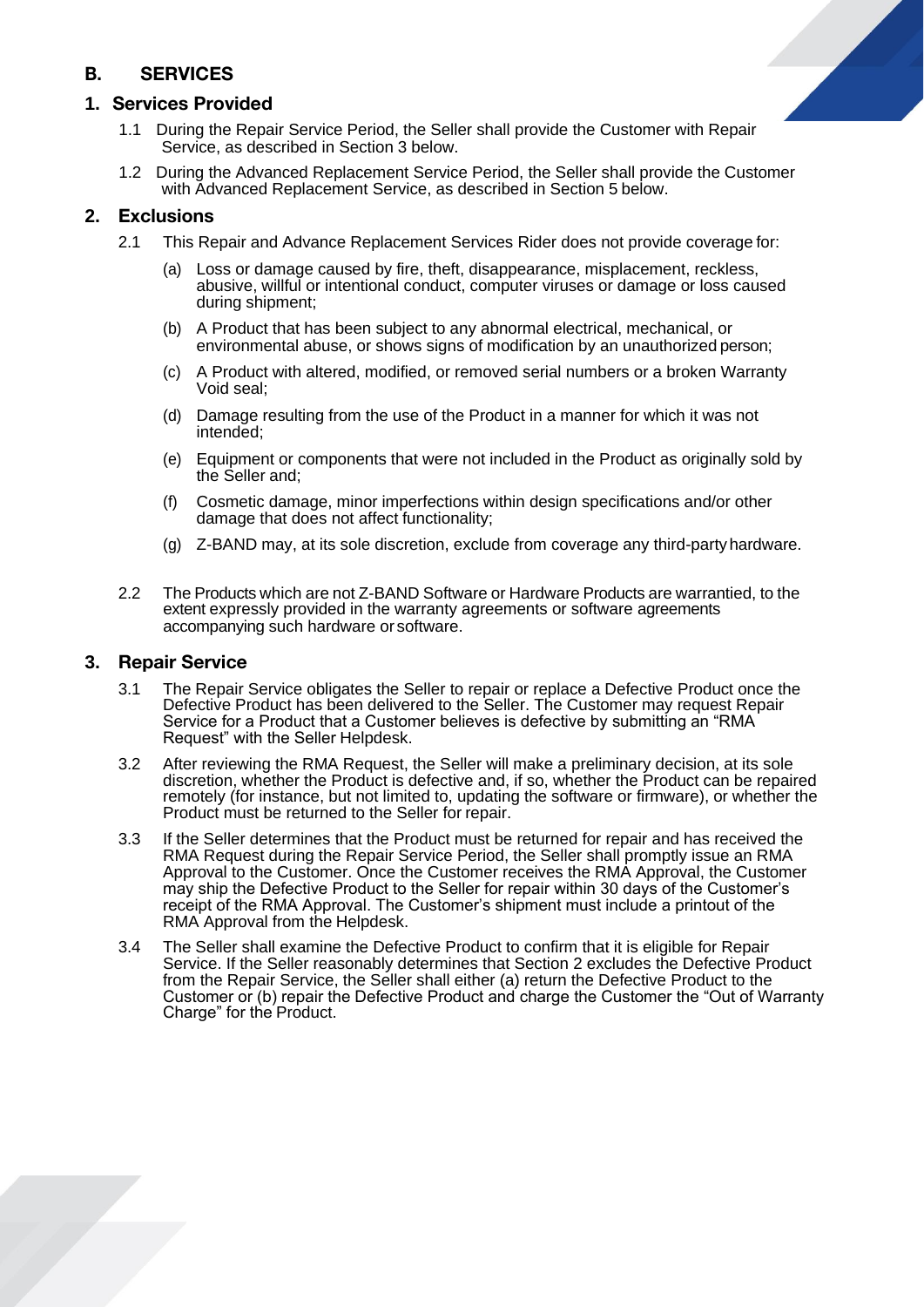- 3.5 If the Seller determines that the Defective Product is eligible for Repair Service, the shall, at its sole discretion, either (a) repair the Defective Product or (b) replace the Defective Product with a new or refurbished Replacement Product. The cost of the or the Replacement Product, whichever is applicable, shall be paid by the Seller.
- 3.6 The Seller shall return the Repaired Product or the Replacement Product no later than ten (10) business days after the Seller's receipt of a Defective Product or as soon as is reasonably possible.

# **4.** Repair Service: Shipping Conditions and Costs

- 4.1 The Customer shall deliver all Defective Products for Repair Service to the Seller's Address, unless otherwise instructed by the Seller. The Customer shall assume all shipping costs and fees, including, without limitation, any freight, insurance, or customs charges related to the transport of the Defective Product from the Customer to theSeller.
- 4.2 The Seller shall ship the Repaired Product or Replacement Product to the Customer's Address. The Seller shall assume all costs and fees related to the transport of the Repaired Product or Replacement Product from the Seller to the Customer. Customer may request the Repaired Product or Replacement Product to be sent to an alternate address, in which case Customer shall assume all shipping costs and fees related to the transport of the Repaired Product or Replacement Product to the alternate address
- 4.3 If the Seller returns a Defective Product to the Customer in accordance with Section 3.4, the Customer shall assume all costs and fees related to the return of the Defective Product from the Seller to the Customer.
- 4.4 All risk of loss or damage for any Repaired Product or Replacement Product shall pass to Customer upon delivery by Seller to the freight carrier, Customer, or Customer's agent for delivery, whichever occurs first.
- 4.5 Each party shall be responsible for customs clearance in its country.

## **5.** Advanced Replacement Service (Platinum and Gold Level Service Programs Only)

- 5.1 Hardware furnished under this Agreement is eligible for exchange replacement (as applicable); components replaced become the property of Z-BAND. Replacement Hardware under Platinum service will be shipped, at Seller's expense, on the first calendar day following Z-BAND's issuance of the RMA Approval to the Customer. For Gold Customer Replacement Hardware will be shipped, at Seller's expense, on the second calendar day following Z-BAND's issuance of the RMA Approval to the Customer. Only new or equivalent quality parts that are at the latest revision level compatible with Customer's installed Hardware shall be shipped as replacements. This provision for exchange does not alleviate Customer's responsibility to stock on-site spares, or configure Hardware for redundancy, for critical applications.
- 5.2 The Customer may request Advanced Replacement Service for a product that the Customer believes is defective by (a) submitting an "RMA Request" via the Seller's Helpdesk or (b) by calling the Seller's customer support phone line. Provided that the Seller receives the RMA Request during the Advanced Replacement Service Period or the Extended Advanced Replacement Service Period (hereinafter defined), the Seller shall promptly issue an RMA Approval to the Customer upon receipt of the RMA Request.
- 5.3 The Customer shall ship the Defective Product to the Seller within forty-five (45) days of the Seller's issuance of the RMA Approval with a printout of the RMA Approval from the Helpdesk. If Customer fails to return the Defective Product within forty-five (45) days from day of receiving the Replacement Product, Seller shall issue an invoice to the Customer for the full price of the Replacement Product and any amounts due for the replacement. Customer shall pay such invoice to Seller within thirty (30) days of receiving the invoice.